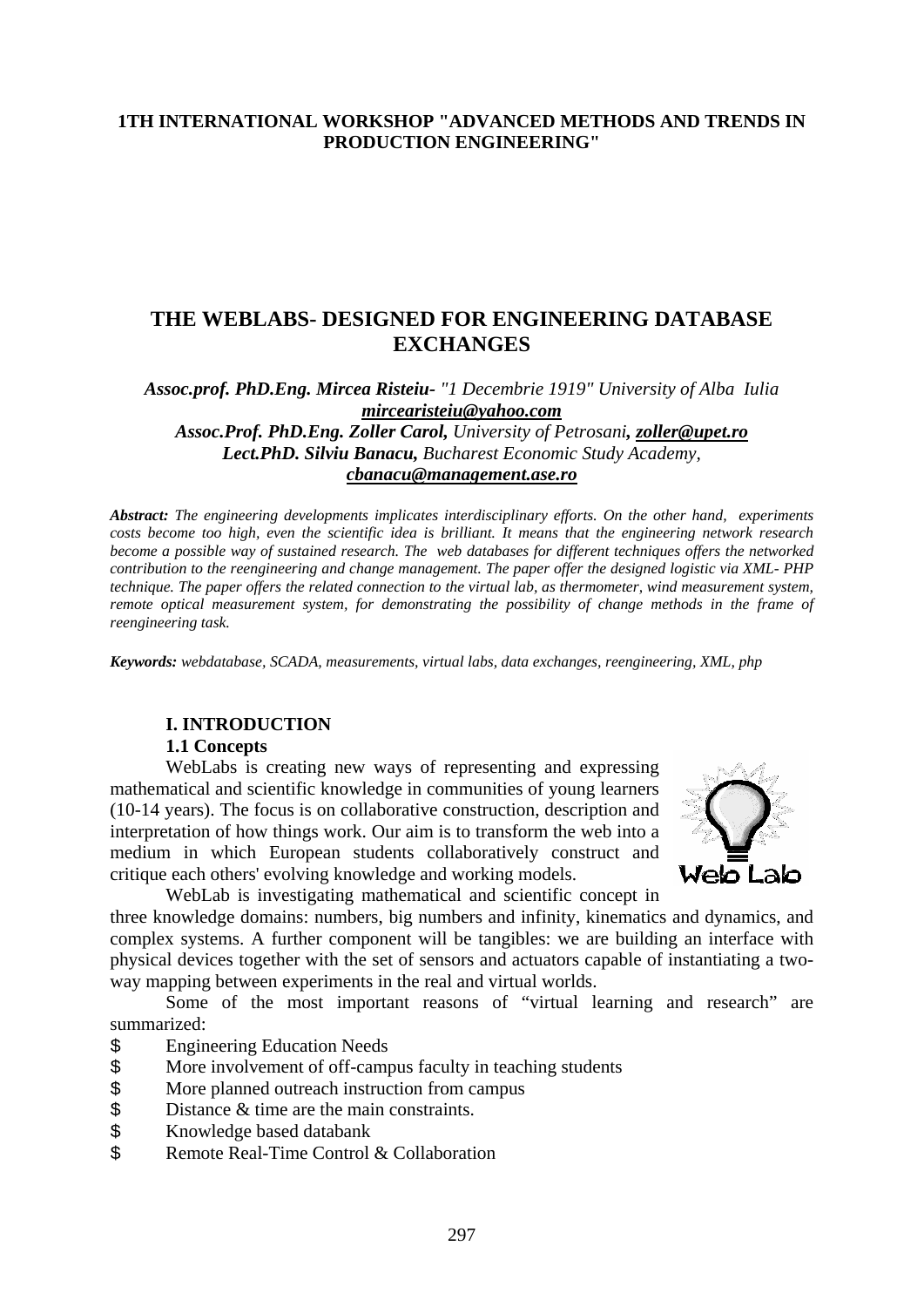#### **1.2 Educational Point Of View**

 In addition to providing vastly superior educational environment and material, the solutions are extremely cost effective making its adoption easily affordable by any educational institution. Up till now, the hardware needed to implement a meaningful lab for students suffer from the following factors:

- \$ High acquisition costs, costly repairs and maintenance costs
- \$ Difficult and sometimes unsafe to operate by young students<br>\$ Need expensive lab bench space
- Need expensive lab bench space
- \$ Incompatible with internet technology

The educational software or paper texts used to deliver education to students often suffer from the following:

- \$ No interactivity to guide and encourage student learning, lack of multimedia enhancements to make material more interesting or easier to comprehend.
- \$ Costly to students with texts often approaching \$100.
- \$ Poor response to feedback. Content improvements occur slowly. The convenience of online graphing and calculation aids not available.

A revolutionary new instrument e-LAB fully integrated into on line lab content WEBlabs provide the solutions to overcome all the above stated problems.

#### **1.3 Research Point Of View**

All too often it was the technologists leading the charge with scant regard for pedagogical aspects. There is a growing realization that the time has come to take a step back, reflect and proceed in a manner that respects learning processes whilst realizing the full potential that ICTs can offer eLearning. WebLabs tackles the field of science and mathematics and looks at new means of representing and expressing this knowledge in European communities of young learners.



**Fig.1.** *Web- based vibration measurement system- lab setup*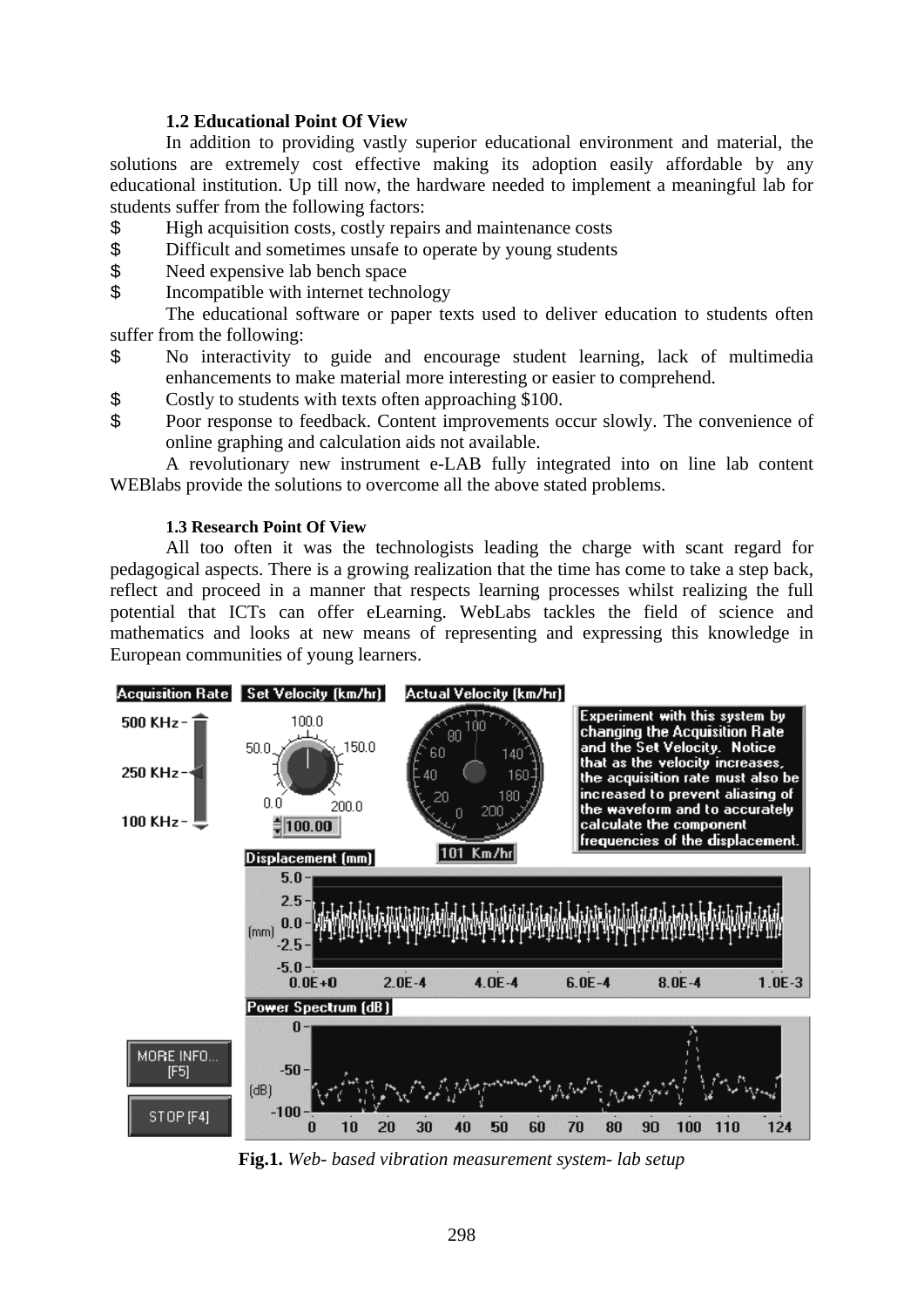The central tenet of WebLabs' research is to design and create new ways of representing scientific knowledge in communities of learning which exploit state-of-the-art technologies to enhance learn ability and accessibility across Europe. The team will focus on collaborative construction, description and interpretation of working models of mechanisms and the sharing of knowledge across cultures and countries.



**Fig.2.** *Data flow model of the front panel lab setup- digital signal processing phase*

Changes in representational infrastructure (the ways in which knowledge is represented) are intimately linked both to learn ability and to the democratization of intellectual power i.e. the extent to which less privileged groups in Europe can gain access to knowledge. Systems depend on the particularities and interconnectedness of the representational infrastructure in which they are expressed for their learn ability. They are also dependent on the extent to which they productively exploit multimedia tools.

#### **II. REUSABLE ARCHITECTURES**

Therefore to rise to this, a system which is at once open and accessible, that offers students/educators/researchers a functional portal into operating within new, formal worlds, yet simultaneously allows them to see what works and how it works, is called for.

The main condition related to these is the development process of reusable architectures, like frameworks or products lines, in order to provide support for different development activities.

There are different starting points for building reusable architectures, each with emphasis on other activities: based on the generalization of several similar applications, on the reengineering of legacy software, on pattern language, or completely new systems, or models. All approaches require a smooth cooperation of stakeholders, whose roles vary in different development phases.

There are three kind of competences what are implicated in the continue process of development: domain expert, developer of reusable architecture, developer of the application.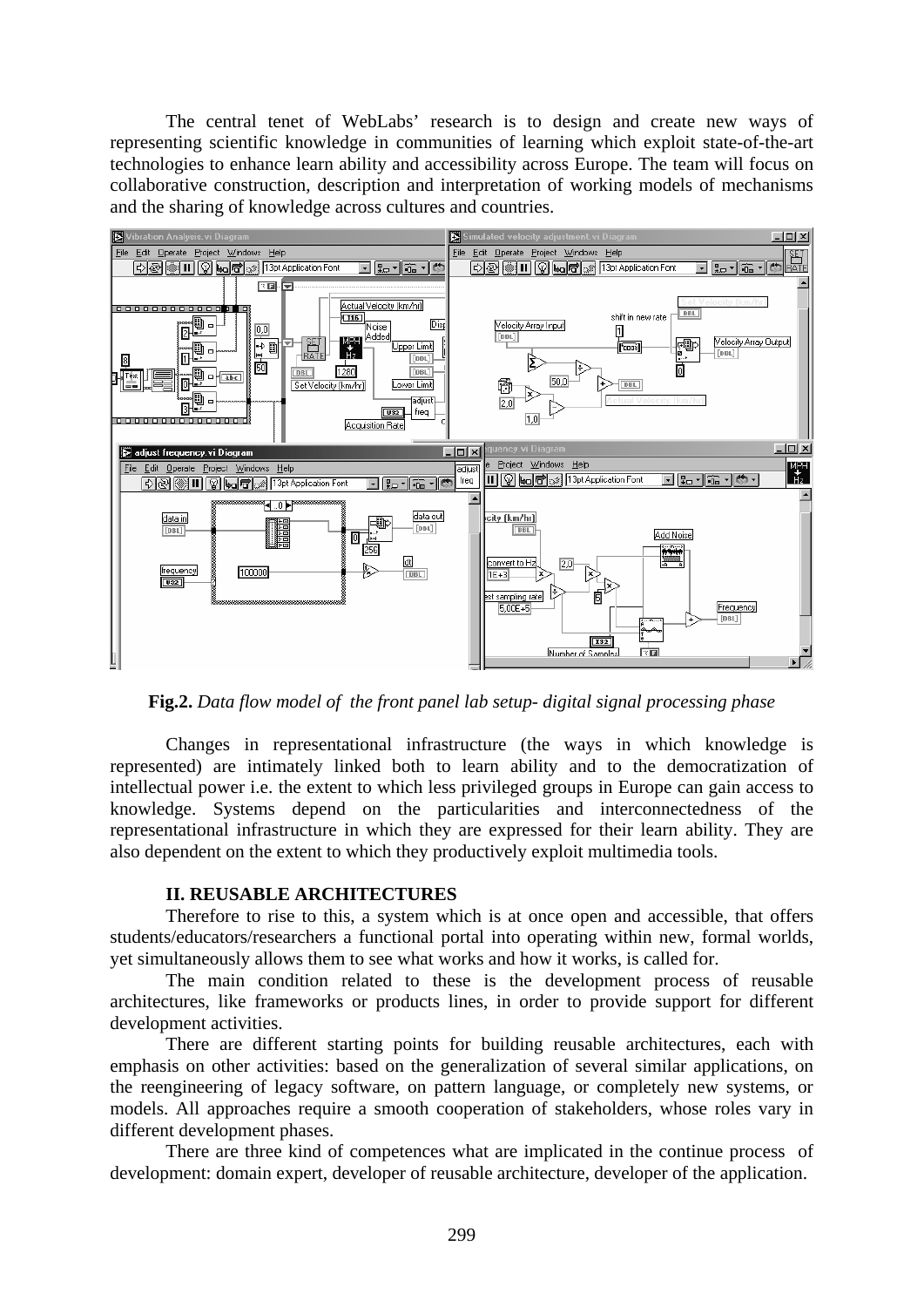

**Fig.3.** *Some of the identified activities in a reusable architecture [3]* 

#### **III. PROBLEM SOLVING**

Usually, specific field solution offers a solving pattern. By applying PHP- XML techniques, the main benefit is open –source facility, open- platform tool, data mining solution.

For the first stage of the development process, requirements for a particular domain need to be acquired. To reach good results, a close cooperation between domain experts and developers is necessary. The domain experts specify the variable and common parts of the architect- developers and application users during the evaluation of an application. The architecture developer may request new or missing properties as a result of the evaluation. Every evaluation development results in extensions and changes. Each changes affects the maintainability of the particular reusable architecture.



**Fig. 4.** *PHP- XML opportunity of software maintainability in reusable architecture*

The process structure shown in figure 4 explains the information management for a reusable architecture by PHP- XML cluster structuring. Benchmarking activity uses the three competences for dynamic evolution. Based on object-oriented methods, K. Khang and K.Cohen [2] introduced Feature Oriented Method as a domain design strategy, as a product line management.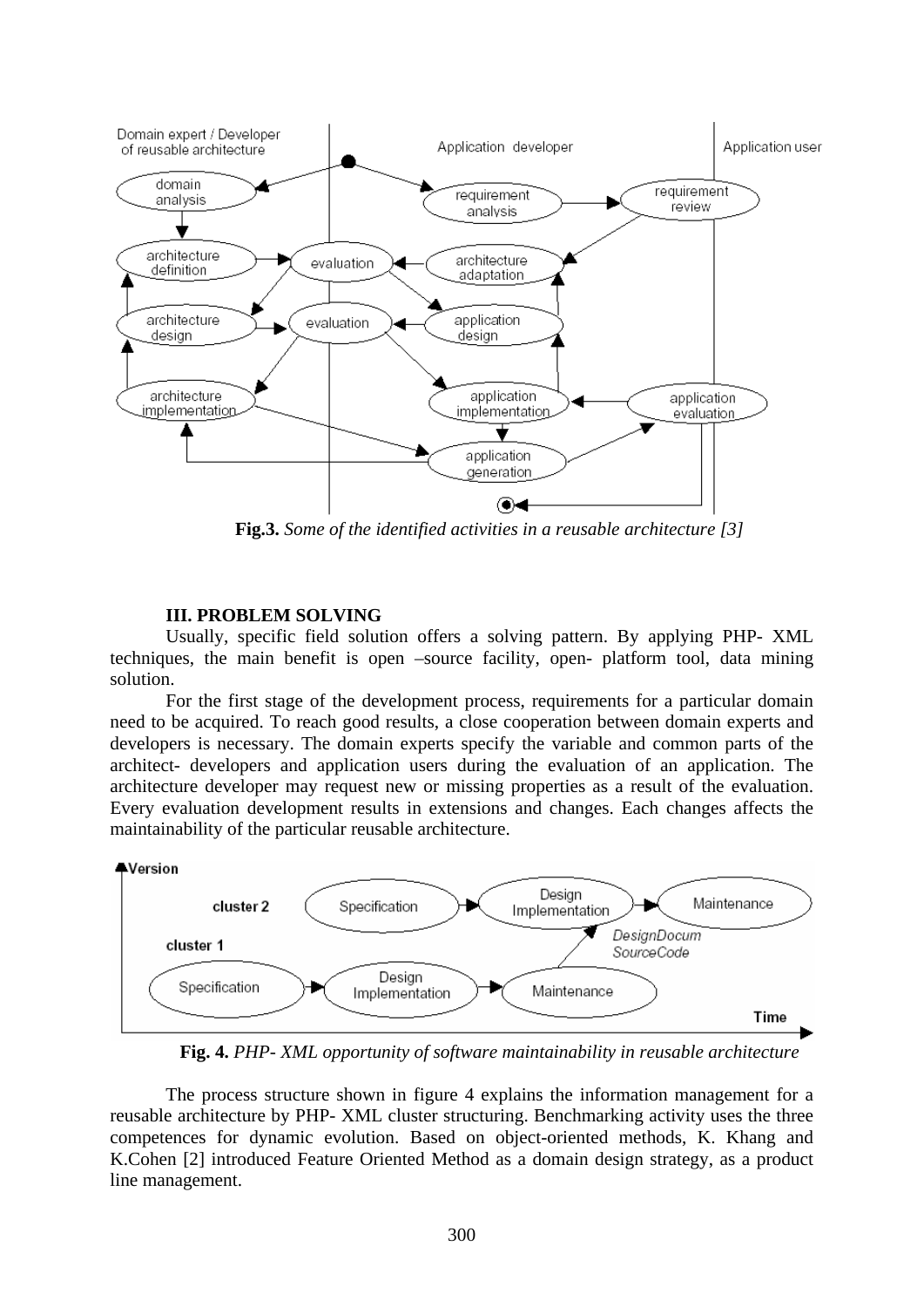Once an organization has defined its maintenance process, software reengineering tools provide support for the migration of legacy software systems into the new maintenance environment; in particular, they provide support for:

- *to capture design information and to comply with standards*
- *to restructure the system, even if unstructured*
- *to retarget and resource the code and to support and encourage reuse*
- *to assess the system*
- *to elicit business information embedded in the application, and to use them in performing a more general reengineering of the overall company's business process.*

Based on the fact that software systems evolve during and after development, but requirements for evolution is hardly ever addressed at the start, Application Evolution aims at providing software built specifically to facilitate evolution.



**Fig. 5** *Feature diagram example- as a Feature Oriented Method*

# **IV. SOLUTIONS**

*Strip chart recorder* 

## **IV.1 e-Lab**

By building together the three experts parts, the developing activity become more difficult, more complicated, and require new information management techniques. The e-LAB, is a real instrument that has dual channel high-speed data acquisition, signal generation and multiple user controlled devices. Capabilities of e-LAB are equivalent to a complete suite of laboratory equipment. Its operational face (computer based control panel) can look as simple as a battery or as complex as a bench-full of engineering instruments with the following real capabilities:

### **\$ Functions Features Dual channel - digital storage oscilloscope**

*Dual digital voltmeter Digital frequency meter Waveform segment analyzer Continuous spectrum analyzer Triple power supply*  **\$ Function generator Rear connection to PC Parallel Port**  *Triggered with AC or DC Coupling Scope or Real-time Record Mode 16 frequency ranges in scope mode Triple Power Supply 5v 500ma & dual tracking 0- 8v 250ma Store results to disk or print Built-in DC, RMS, PK to PK and Frequency Meter (10Hz to 2MHz)*